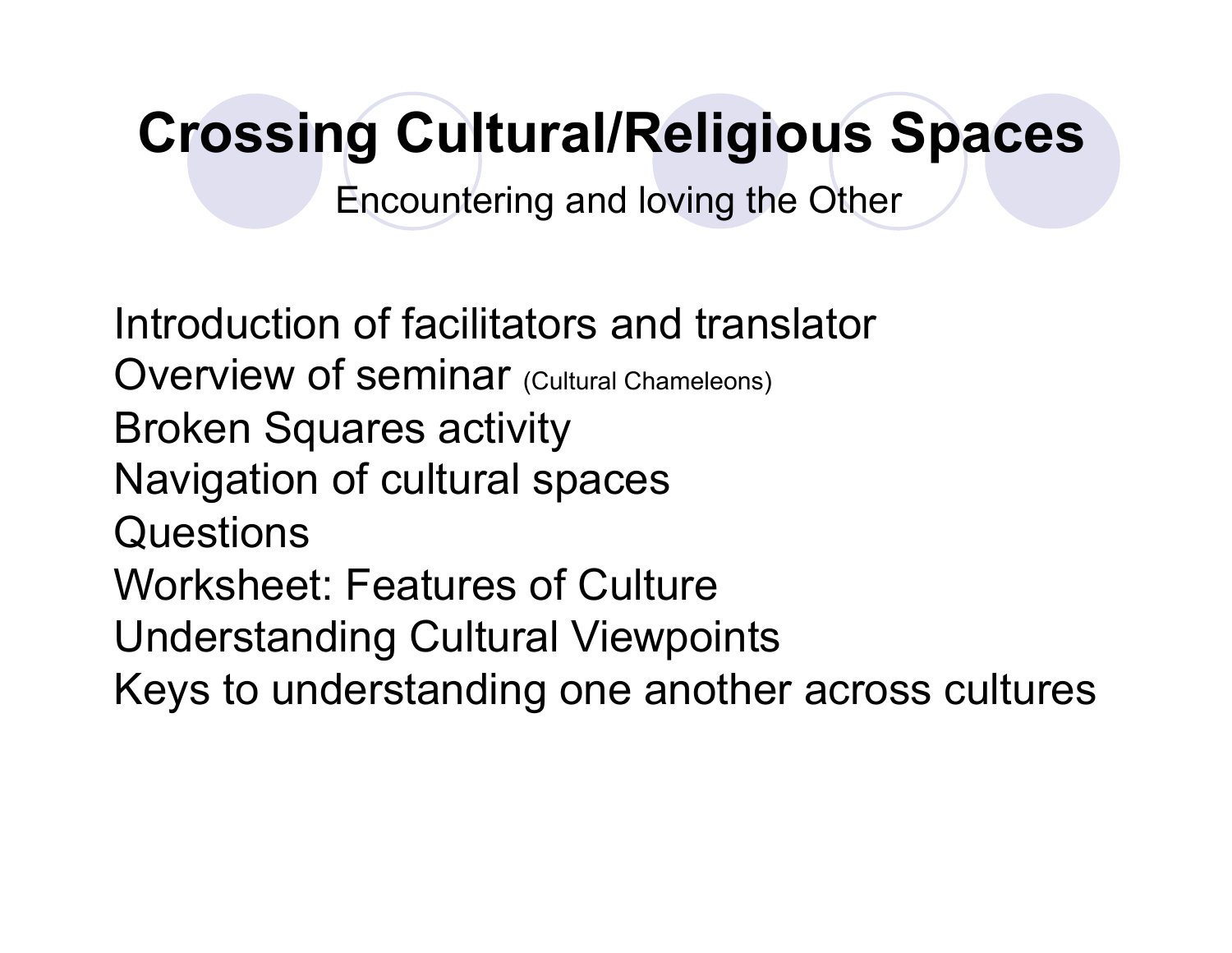Encountering and loving the Other

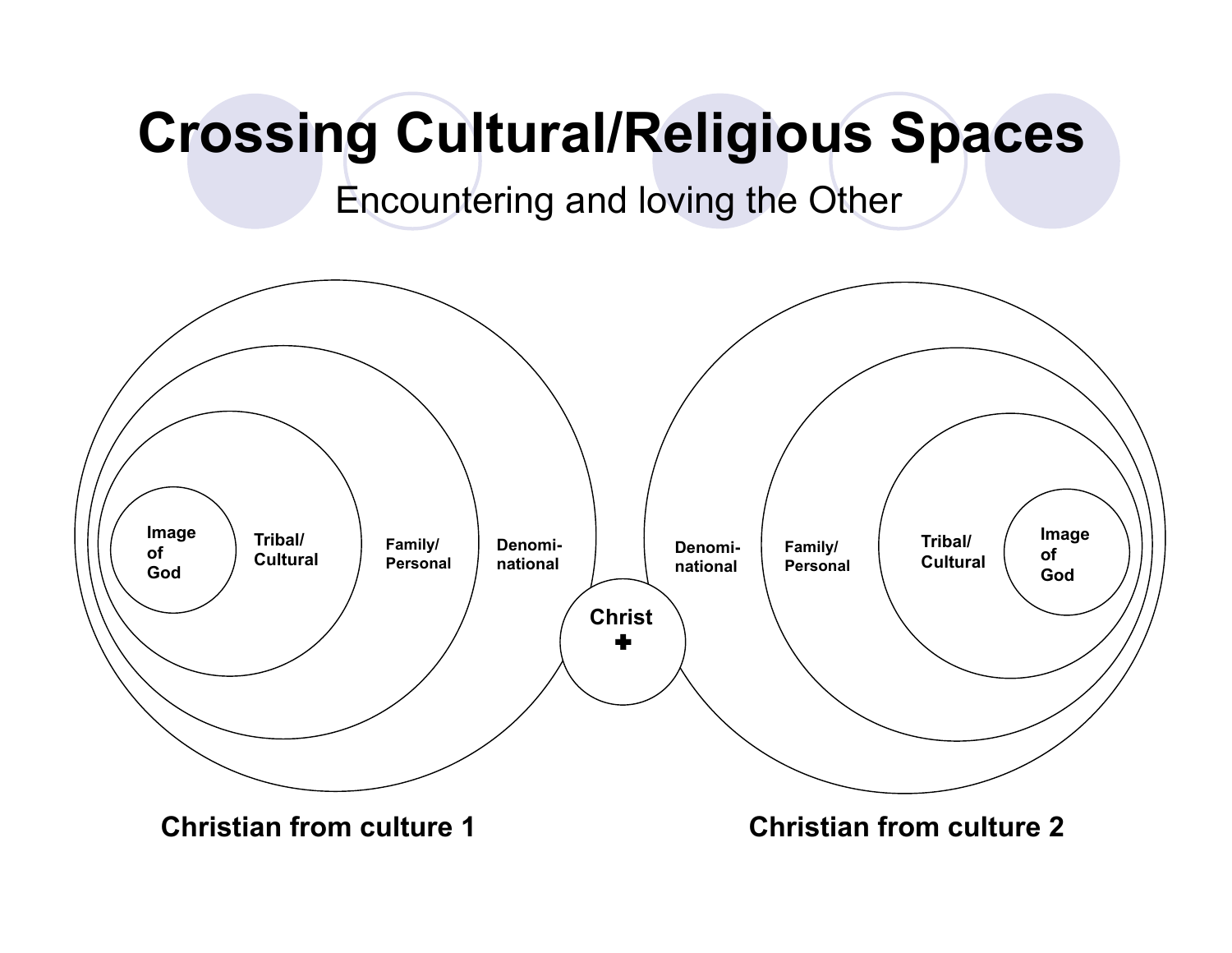# Stereotypes ...

- . . .of US Mennonites/Christians
- . . .of African Mennos/Christians
- . . .of Latin American Mennos/Christians
- . . .of Asian Mennos/Christians
- . . .of European Mennos/Christians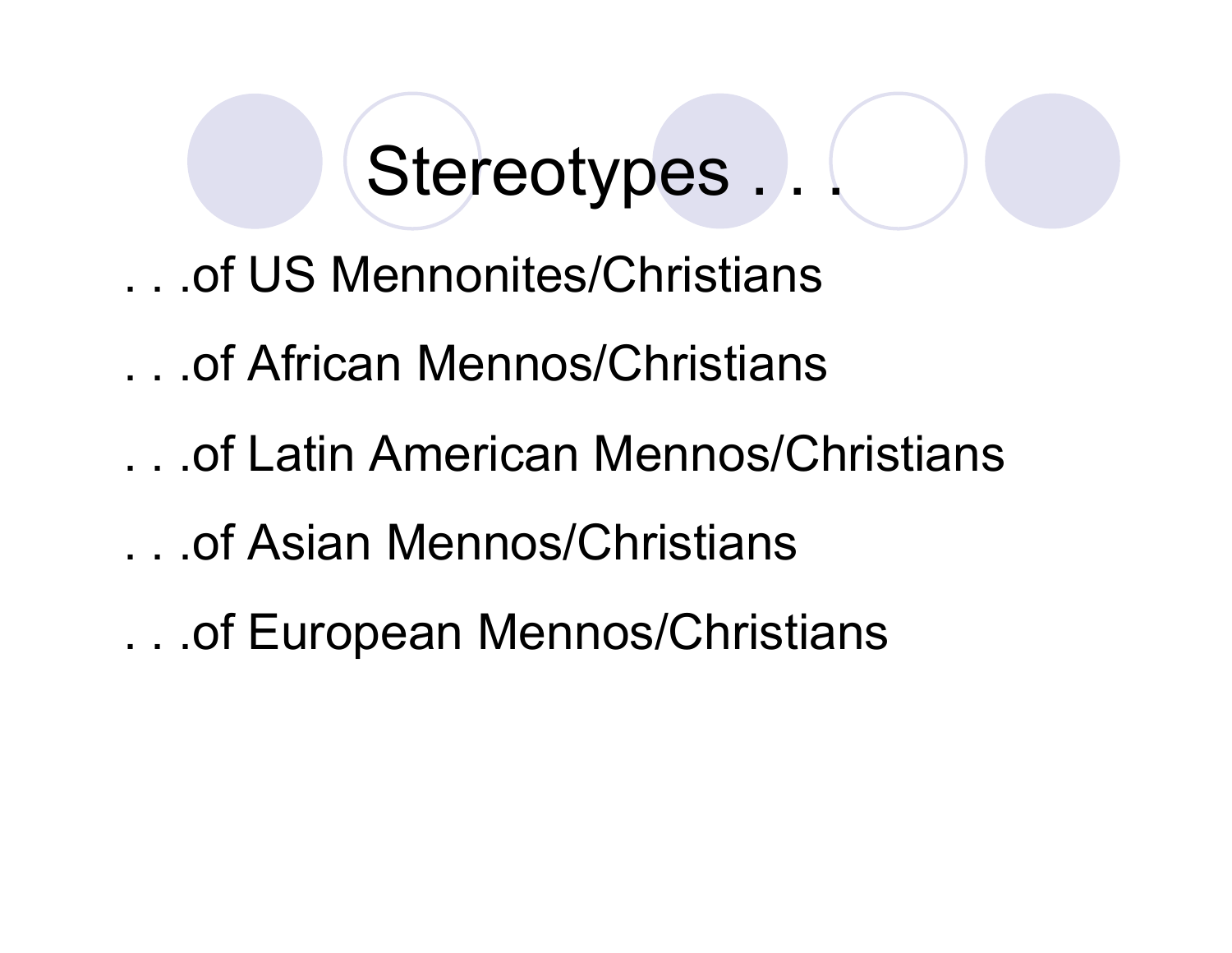### Stereotypes cause implicit bias

An unconscious reaction like Pavlov's dog Story of Desmond Tutu and black pilots Women can't teach math White people don't have rhythm African Americans and crime Other examples?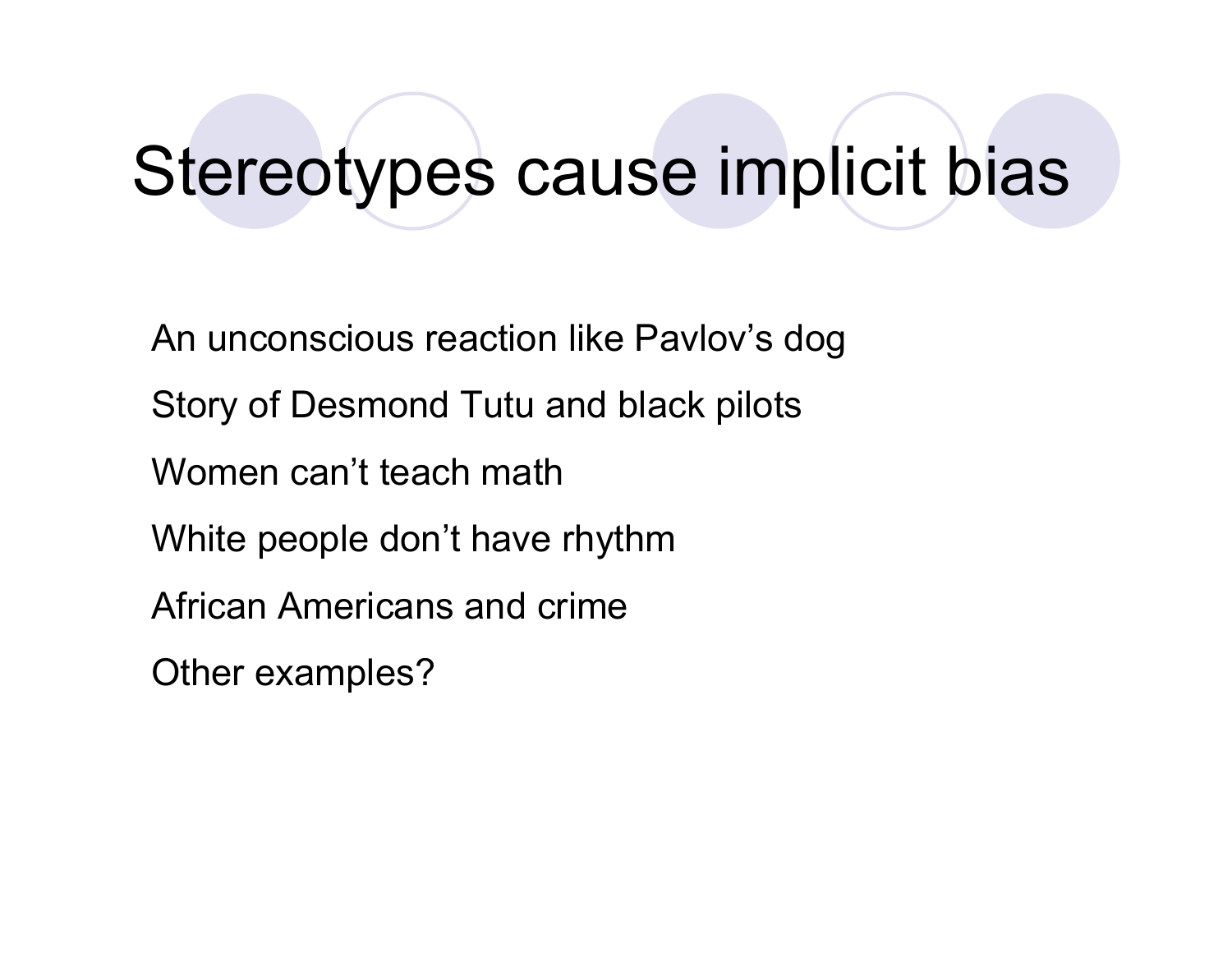# Moving Beyond Stereotypes and Implicit Bias

### Learning from the Other

- ! Starting point: Made in the image and likeness of God. (Gen. 1:27)
- ! All cultures both reflect and distort the image of God. It's always easier to pick out what we think are the distortions of the other culture than our own. "I may legitimately love my native culture, but I must do so without being blind to its faults, and without assuming that the call to image God is somehow uniquely reflected in my own cultural heritage." p.55
- **Too many theological/religious discussions involve trying to shout each other** down. "At the heart of intercultural learning is learning how to *hear*," p. 120.
	- $\circ$  Learn each other's language
	- $\circ$  Learn each other's unspoken language (cultural cues)
- "Loving the stranger is not about putting up with the inferior ways of the others [as defined by our stereotypes]; it involves realizing that I am a stranger too [that my own ways are ego- and ethno-centric]." p. 121
	- $\circ$  Sawing a board by hand
	- $\circ$  Crooked electrical poles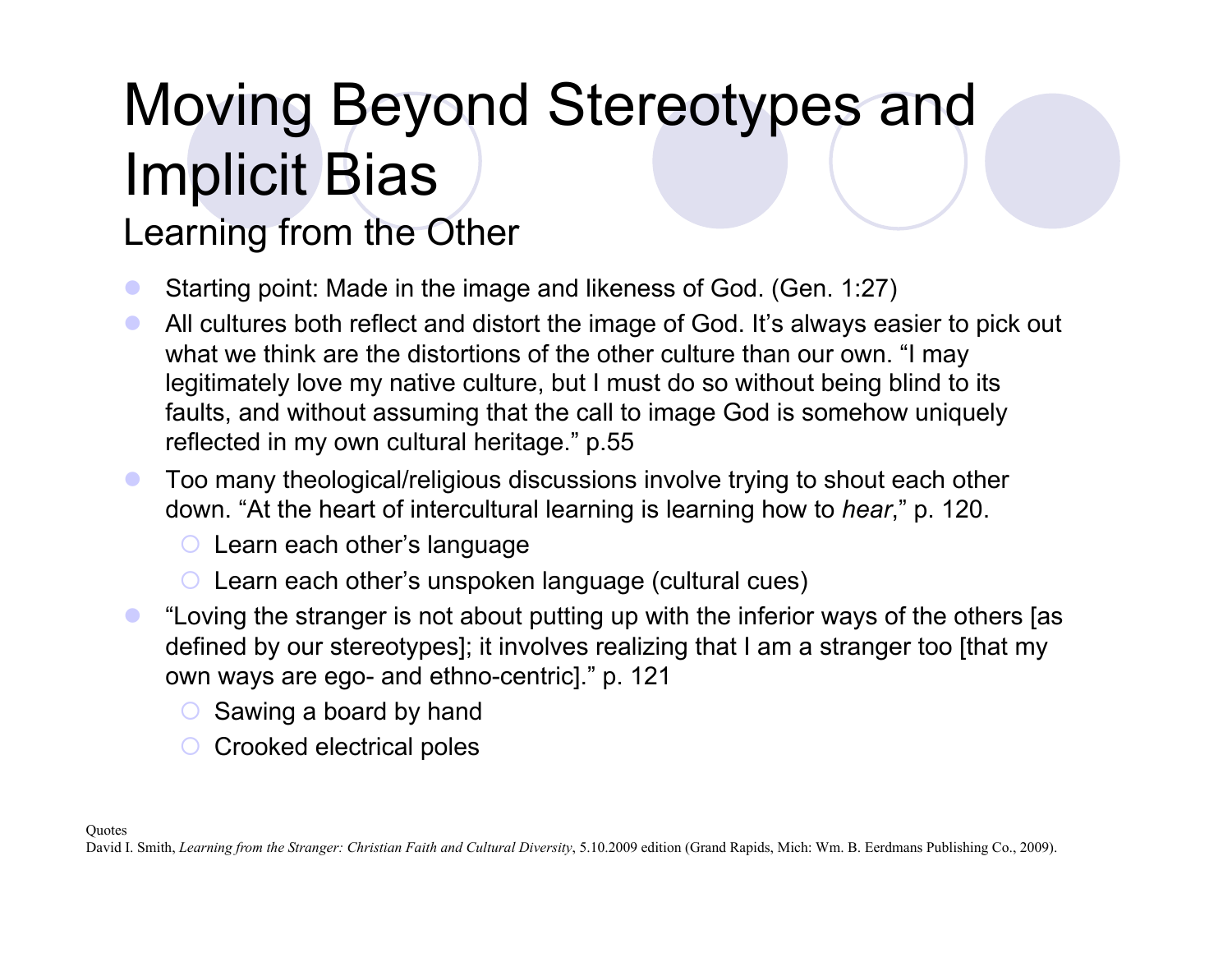### Moving Beyond Stereotypes and Implicit Bias

Learning from the Other: Scriptural bias

#### **Learning from the other: Open hearts and minds**

#### **Galatians 5:22-23**

**<sup>22</sup>**But the fruit of the Spirit is love, joy, peace, forbearance, kindness, goodness, faithfulness, **<sup>23</sup>**gentleness and self-control. Against such things there is no law.

**<sup>22</sup>**Pero el fruto del Espíritu es amor, gozo, paz, paciencia, benignidad, bondad, fe, **<sup>23</sup>**mansedumbre, templanza. Contra tales cosas no hay ley.

#### **Learning from the other: All made in God's Image Galatians 3:28**

**<sup>28</sup>**There is neither Jew nor Gentile, neither slave nor free, nor is there male and female, for you are all one in Christ Jesus.

**<sup>28</sup>**Ya no hay judío ni griego; no hay esclavo ni libre; no hay varón ni mujer, sino que todos ustedes son uno en Cristo Jesús.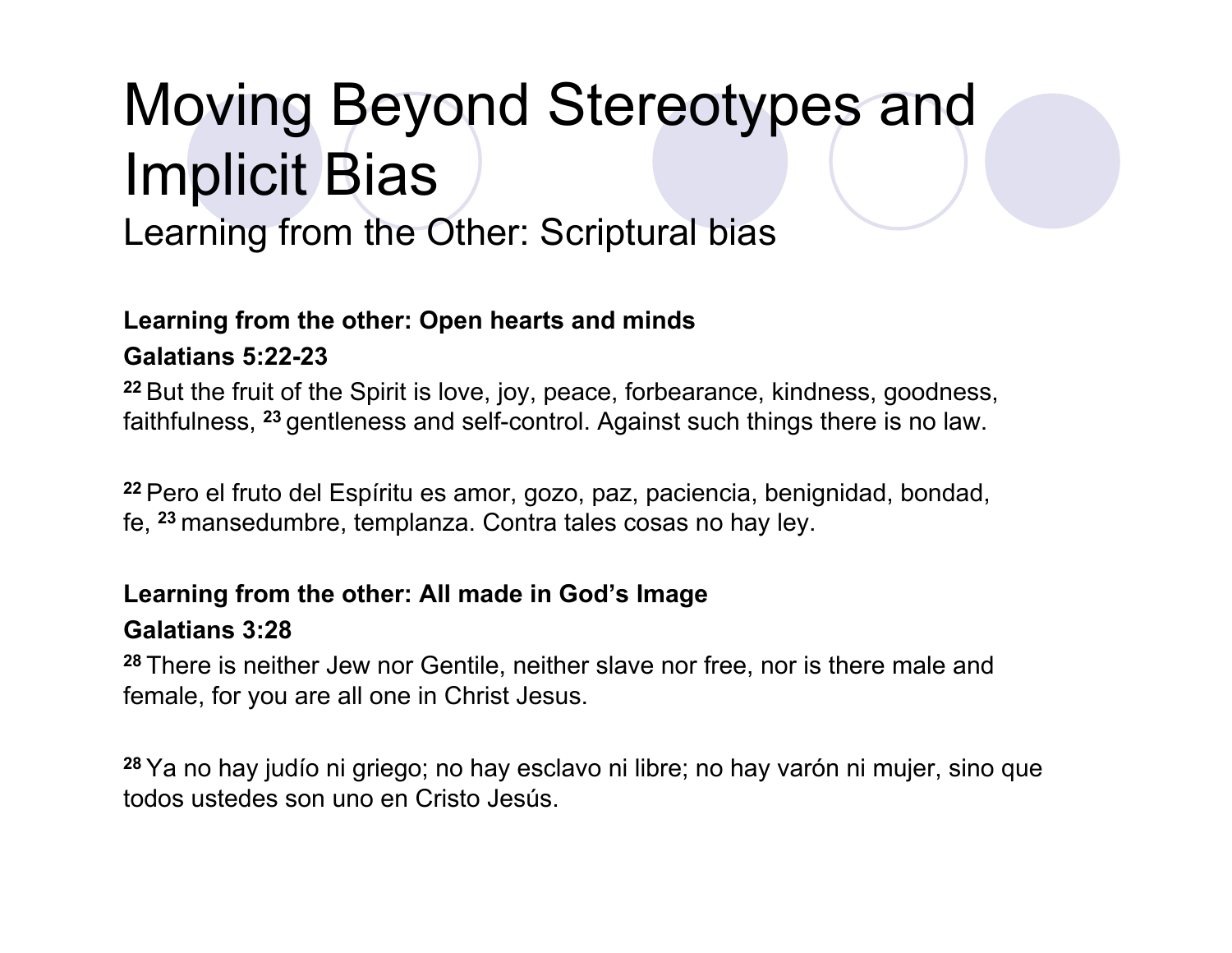### **Change through crossing cultural spaces**

Self  $\longrightarrow$  Tribal  $\longrightarrow$  Church  $\longrightarrow$  Denomination  $\longrightarrow$  Other

**Safest Riskiest** 

**Most confident Most tentative** 

**Most in control Least in control** 

Least amount of learning  $\longrightarrow$  Most learning

**Least depend. on God Most depend.**